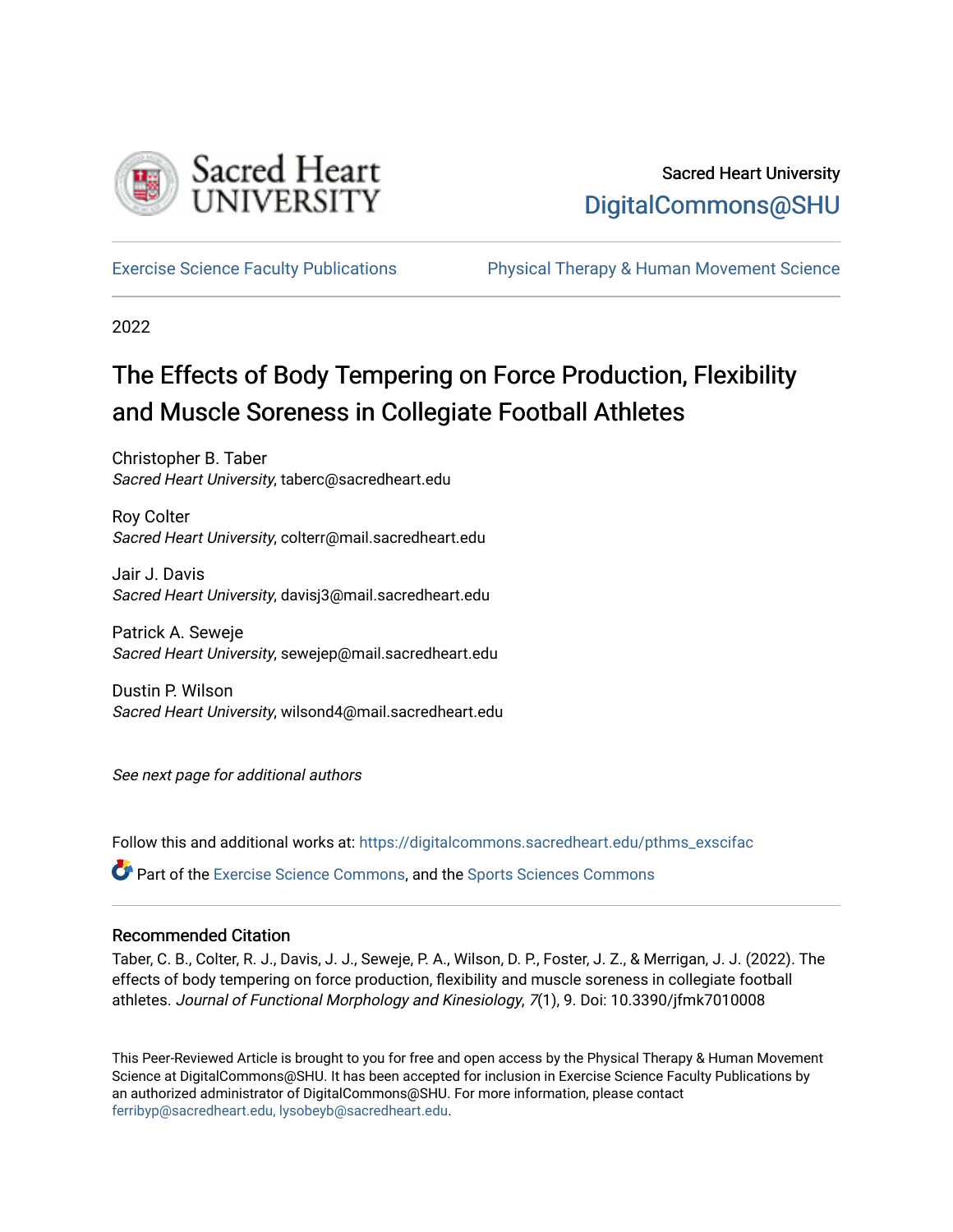### Authors

Christopher B. Taber, Roy Colter, Jair J. Davis, Patrick A. Seweje, Dustin P. Wilson, Jonathan Z. Foster, and Justin J. Merrigan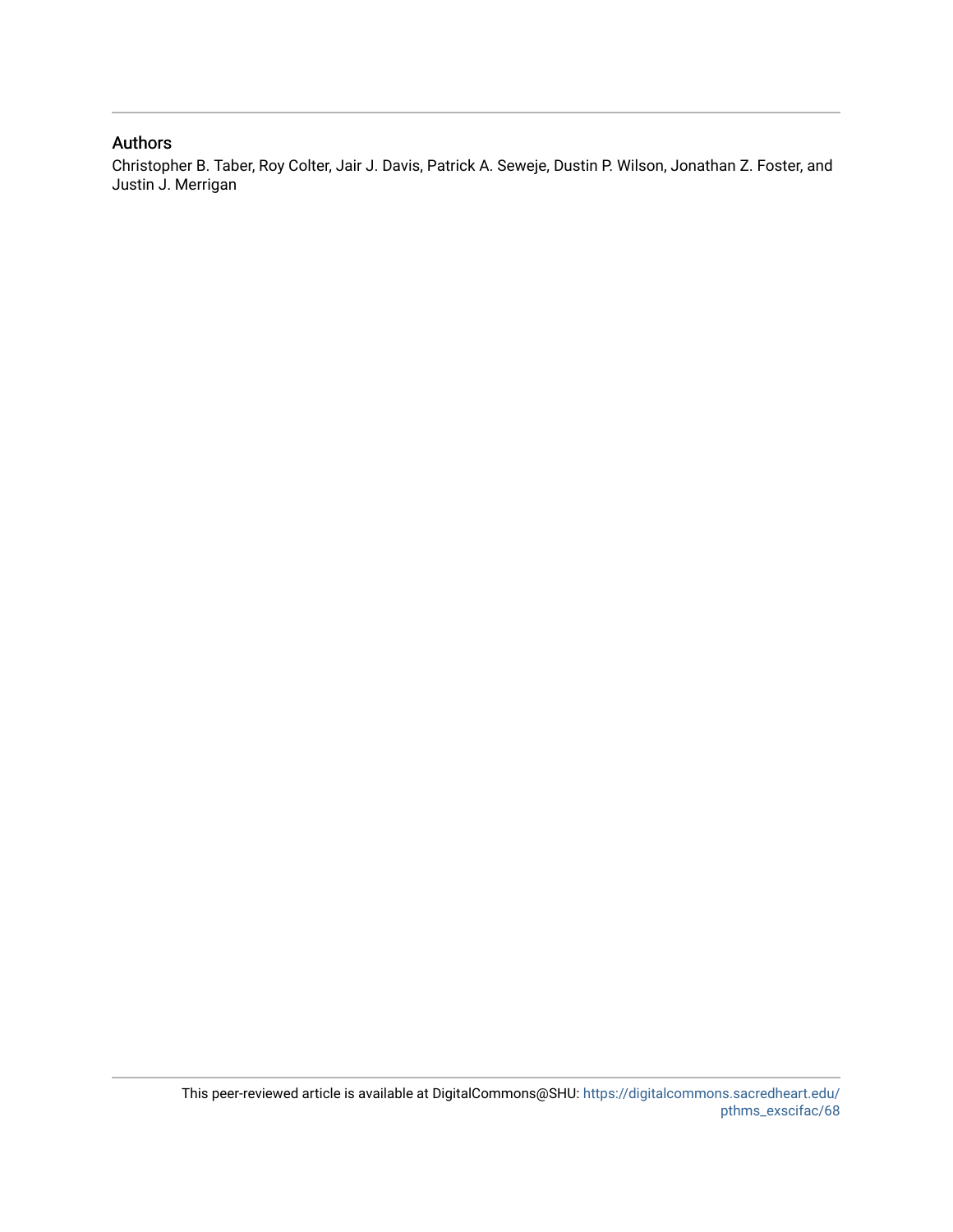



## *Article* **The Effects of Body Tempering on Force Production, Flexibility and Muscle Soreness in Collegiate Football Athletes**

**Christopher B. Taber 1,\* [,](https://orcid.org/0000-0002-2446-311X) Roy J. Colter <sup>1</sup> , Jair J. Davis <sup>1</sup> , Patrick A. Seweje <sup>1</sup> , Dustin P. Wilson <sup>1</sup> , Jonathan Z. Foster <sup>1</sup> and Justin J. Merrigan [2](https://orcid.org/0000-0001-5117-2388)**

- <sup>1</sup> Department of Physical Therapy and Human Movement Science, Sacred Heart University, Fairfield, CT 06825, USA; colterr@mail.sacredheart.edu (R.J.C.); davisj3@mail.sacredheart.edu (J.J.D.); sewejep@mail.sacredheart.edu (P.A.S.); wilsond4@mail.sacredheart.edu (D.P.W.); fosterj4@mail.sacredheart.edu (J.Z.F.)
- <sup>2</sup> Rockefeller Neuroscience Institute, West Virginia University, Morgantown, WV 26505, USA; justin.merrigan@hsc.wvu.edu
- **\*** Correspondence: taberc@sacredheart.edu

**Abstract:** There has been limited research to explore the use of body tempering and when the use of this modality would be most appropriate. This study aimed to determine if a body tempering intervention would be appropriate pre-exercise by examining its effects on perceived soreness, range of motion (ROM), and force production compared to an intervention of traditional stretching. The subjects for this study were ten Division 1 (D1) football linemen from Sacred Heart University (Age:  $19.9 \pm 1.5$  years, body mass:  $130.9 \pm 12.0$  kg, height:  $188.4 \pm 5.1$  cm, training age:  $8.0 \pm 3.5$  years). Subjects participated in three sessions with the first session being baseline testing. The second and third sessions involved the participants being randomized to receive either the body tempering or stretching intervention for the second session and then receiving the other intervention the final week. Soreness using a visual analog scale (VAS), ROM, counter movement jump (CMJ) peak force and jump height, static jump (SJ) peak force and jump height, and isometric mid-thigh pull max force production were assessed. The results of the study concluded that body tempering does not have a negative effect on muscle performance but did practically reduce perceived muscle soreness. Since body tempering is effective at reducing soreness in athletes, it can be recommended for athletes as part of their pre-exercise warmup without negatively effecting isometric or dynamic force production.

**Keywords:** tempering; stretching; myofascial release; vertical jumps; isometric strength

#### **1. Introduction**

Coaches and athletes are consistently exploring new methods to improve performance and reduce injury risk during training and competition. To prepare for physical demands, many methods have been employed prior to engaging in the activity, such as stretching, foam rolling, whole-body vibration, self-myofascial release, and dynamic warmups. However, the effectiveness for eliciting acute improvements in performance and recovery typically varies across modalities and exercise selection. Although some methods positively affect a single performance or recovery outcome, human performance practitioners often seek a modality that can positively affect various outcomes across a performance and recovery spectrum (i.e., joint range of motion (ROM), muscle soreness, strength, power). For example, static stretching may cause acute proprioceptive neuromuscular changes that permit a greater ROM [\[1\]](#page-9-0) but may reduce athletic performances requiring maximal force production or power output (i.e., vertical jumps) [\[2,](#page-9-1)[3\]](#page-9-2). For these reasons, additional methods have been sought to simultaneously improve ROM and reduce pain, without impacting subsequent strength or power performances.

Myofascial release is a popular method that is commonly utilized prior to exercise or competition to improve self-perceived feelings of muscle soreness and improve neuro-



**Citation:** Taber, C.B.; Colter, R.J.; Davis, J.J.; Seweje, P.A.; Wilson, D.P.; Foster, J.Z.; Merrigan, J.J. The Effects of Body Tempering on Force Production, Flexibility and Muscle Soreness in Collegiate Football Athletes. *J. Funct. Morphol. Kinesiol.* **2022**, *7*, 9. [https://doi.org/10.3390/](https://doi.org/10.3390/jfmk7010009) [jfmk7010009](https://doi.org/10.3390/jfmk7010009)

Academic Editor: Antonino Bianco

Received: 3 December 2021 Accepted: 7 January 2022 Published: 11 January 2022

**Publisher's Note:** MDPI stays neutral with regard to jurisdictional claims in published maps and institutional affiliations.



**Copyright:** © 2022 by the authors. Licensee MDPI, Basel, Switzerland. This article is an open access article distributed under the terms and conditions of the Creative Commons Attribution (CC BY) license [\(https://](https://creativecommons.org/licenses/by/4.0/) [creativecommons.org/licenses/by/](https://creativecommons.org/licenses/by/4.0/)  $4.0/$ ).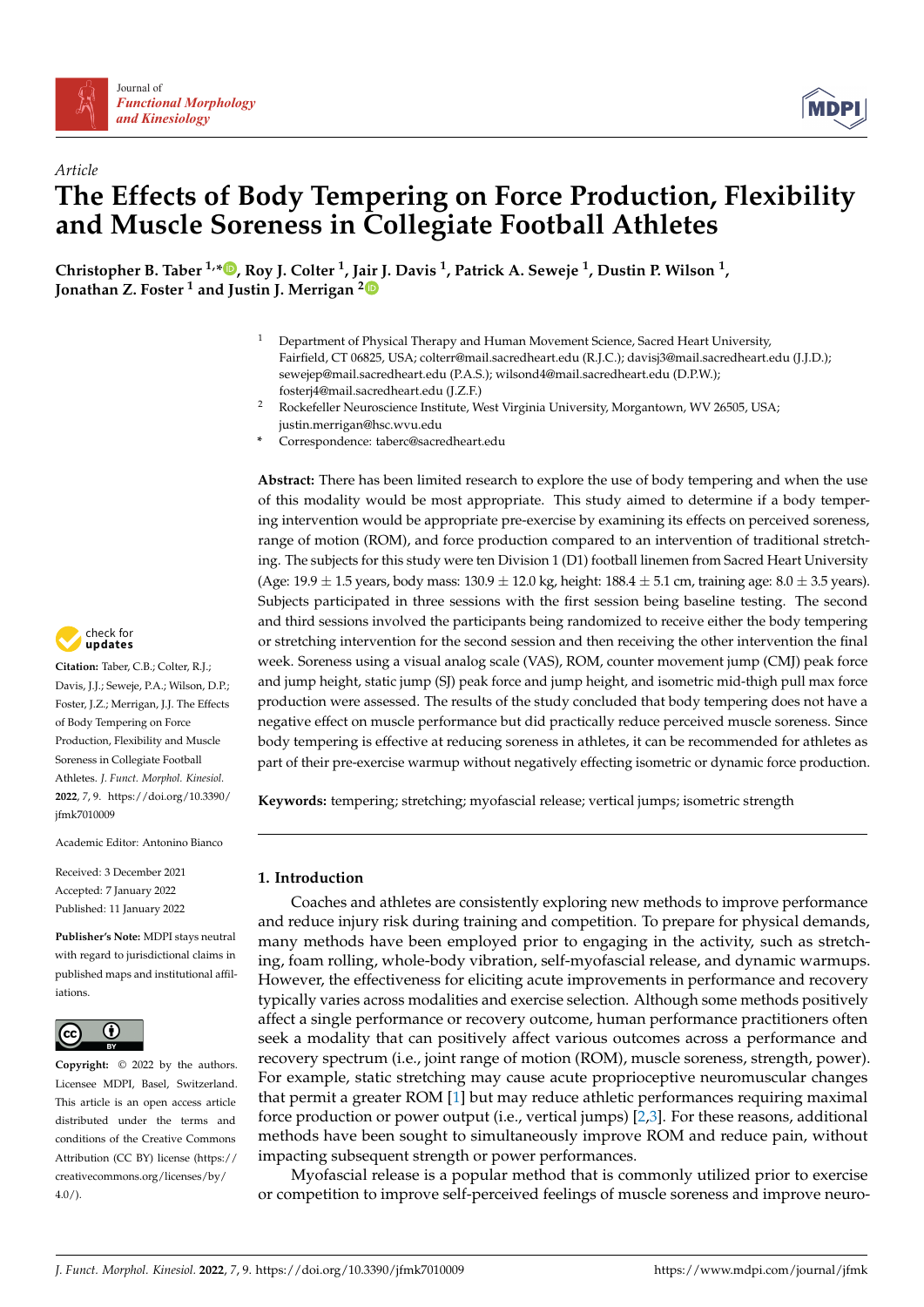muscular performances [\[4,](#page-9-3)[5\]](#page-9-4). Foam rolling is one form of self-myofascial release where the individual actively applies pressure to the extremity via dense foam or plastic roller to elicit changes in the soft tissue  $[6,7]$  $[6,7]$ . The compressive forces applied to the tissue are suggested to modify connective tissue biomechanics and cortical reactions that increased stretch tolerance, subsequently improving ROM and muscle soreness [\[8\]](#page-10-1). Yet, according to a recent systematic review, the limited evidence is conflicting and suggests no positive athletic performance effect following foam rolling [\[4\]](#page-9-3). In fact, several studies within the systematic review demonstrated decreased performance following foam rolling, which may be exacerbated with longer exposures to foam rolling prior to athletic performances [\[9](#page-10-2)[,10\]](#page-10-3). Thus, whether other modes of myofascial release may be preferred prior to strength or power movements is brought to question.

An emerging method of myofascial treatment is known as body tempering. This method was created by Donnie Thompson in 2014 and involves applying a weighted steel cylinder to a muscle group to passively manipulate the tissue under the device. This treatment has been suggested to improve tissue tolerance, elasticity, and reduce pain [\[11](#page-10-4)[,12\]](#page-10-5). These mechanisms are posited to be similar to those experienced with foam rolling, despite the differences in application between modalities. Foam rolling is an active process requiring the athlete to move across the roller using a self-selected amount of pressure by adjusting the amount of their bodyweight placed on the device. Body tempering is a passive process employed by placing the device of a known mass on the athlete. Thus, one advantage of body tempering compared to foam rolling is the athlete being able to relax under the applied load. Additionally, by knowing the mass of the device being used, coaches and practitioners can control the pressure and ensure consistency within and between athletes.

Despite the popularity of body tempering, particularly in strength and power athletes, no study has investigated the use of body tempering for simultaneously enhancing soreness, ROM, and strength or power in athletes. Thus, to support the use of body tempering by strength and conditioning practitioners, scientific investigation is warranted. Therefore, the purpose of this study is to examine the acute effects of body tempering on soreness, ROM, vertical jump performance, and maximal strength in D1 football players.

#### **2. Materials and Methods**

#### *2.1. Experimental Approach to the Problem*

To investigate the effects of body tempering on performance, a randomized counterbalanced repeated measures design was employed. The subjects reported to the laboratory three times for measurements of baseline data and two experimental sessions (tempering or stretching). These sessions were separated by seven days to prevent fatigue and the effect of order on performance. Participants maintained their normal football training schedule during the collection of this study.

#### *2.2. Subjects*

This study included 10 male (mean  $\pm$  SD; age, 20.0  $\pm$  1.5; height, 1.88  $\pm$  0.05 m; body mass,  $131.0 \pm 12.1$  kg) Division I National Collegiate Athletics Association (NCAA) offensive and defensive linemen from the Sacred Heart University American football team. All subjects had prior strength training experience (4–13 years) and were familiar with body tempering (at least one body tempering treatment prior to testing). Subjects' medical histories were free of metabolic, cardiovascular, endocrine, thermoregulatory, and musculoskeletal complexities (i.e., no lower body musculoskeletal injuries in the previous six months that would impede ability to perform current testing). Additionally, no subjects below the age of 18 were admitted to this study. All subjects completed the institutional review board approved informed consent and were provided the chance to ask any questions or request any clarification about the procedures prior to testing. This study was approved by the university's institutional review board and all procedures were in concordance with the Declaration of Helsinki.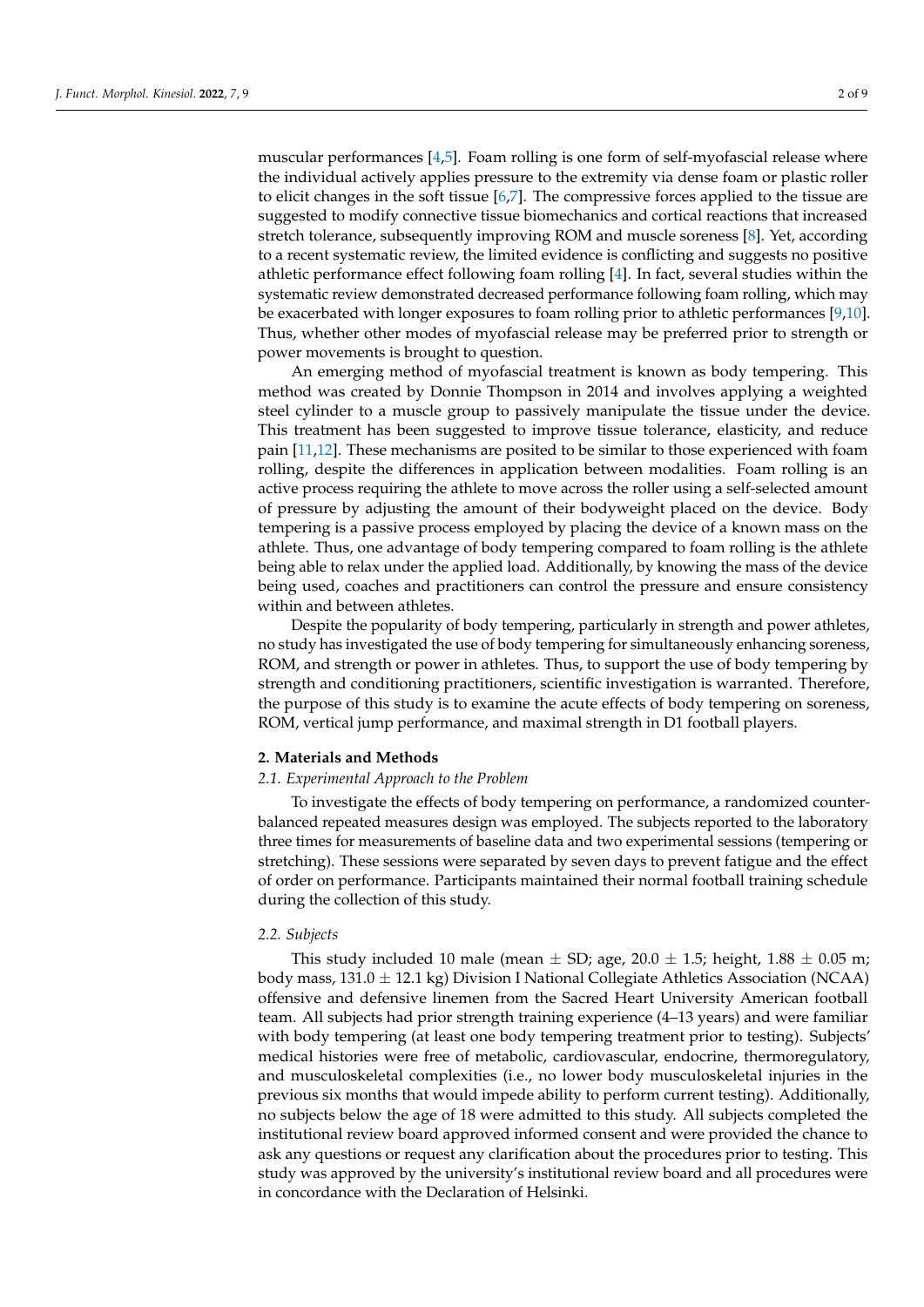Subjects completed a total of three 30-min testing sessions separated by one week. In the time between sessions, the athletes were allowed to train in accordance with their football training protocol, which was similar across all athletes in the current study. The first session consisted of baseline testing and served as a familiarization session. However, due to the potential for fatigue from performing the isometric mid-thigh pull (IMTP) during later sessions, the first session served as a baseline for the IMTP. In the second session, athletes were randomly assigned to perform either body tempering (*n* = 5) or stretching  $(n = 5)$  protocols. Then the athletes performed the remaining protocol the following week during the third session. During each experimental session, the athletes performed the same battery of testing prior to and immediately following the protocol (body tempering or stretching) in the following order: perceived soreness levels, ROM (ROM; Thomas Test, straight leg raise test, Eli's test, and 90–90 extension test), squat jump (SJ), countermovement jump (CMJ), and IMTP (only post-protocol). A warmup protocol was conducted on each testing session, after ROM and prior to the jump testing. The warmup protocol consisted of 20 jumping jacks, 10 squat jumps, and 10 total reverse lunges. Each session was supervised by a certified athletic trainer and/or strength and conditioning specialist.

#### 2.3.1. Body Tempering and Stretching Protocols

The stretching protocol involved two lower body stretches performed in the following order: the standing quad stretch and forward reaching hamstring stretch with their foot on a milk crate. Each stretch was held statically, at moderate discomfort, for 30 s and was repeated 3 times. The total active stretching time was six minutes and athletes were allotted 10 s of passive rest between stretching sets. For body tempering, athletes laid down on the floor and a 59 kg tempering roller was placed on the athlete's thigh by an athletic trainer. The roller was placed on the proximal, middle, and distal muscle belly of the quadriceps and hamstrings for 30 s in each position, totaling six minutes between both legs. Tempering was completed for one leg at a time. First, athletes were in the supine position and tempering was completed on the quadriceps. Then, athletes assumed the prone position for body tempering on the hamstrings. Athletes were given 10 s of passive rest between body tempering sets.

#### 2.3.2. Soreness

Soreness was assessed using a visual analog scale. Subjects were given a line on a piece of paper measuring 100 mm long. The far left and right sides of the scale were labeled as "no soreness" and "extreme soreness", respectively. Subjects were instructed to put an X on the line corresponding to their current perceived soreness. The measured distance from the left end of the line to the center of the X was used to quantify the subjects perceived level of soreness.

#### 2.3.3. Range of Motion (ROM)

Measures of ROM included standard clinical tests (Thomas Test, straight leg raise test, Eli's test, and 90–90 extension test). For each test, the ROM was assessed digitally with the use of Kinovea (Kinovea.org, Version 0.9.3). Subjects had their mid axillary, greater trochanter, lateral epicondyle, and lateral malleolus marked with athletic tape and a sharpie upon beginning the study for that day. Using these markers ensured that the same anatomical landmarks were used for assessment of ROM. The first student researcher then helped the subject maintain the appropriate testing position so the third student researcher could take a picture of the subject in the testing position, which was then used to digitally assess the subject's ROM. Digital photos of the subjects were taken using a Sony a6000 (Sony Electronics, Minato City, Tokyo, Japan). Distance from the treatment table to the camera sensor was 93 inches, distance from the floor to mid sensor height was 48 inches, the distance from the floor to the top of the treatment table was 28 inches, and the camera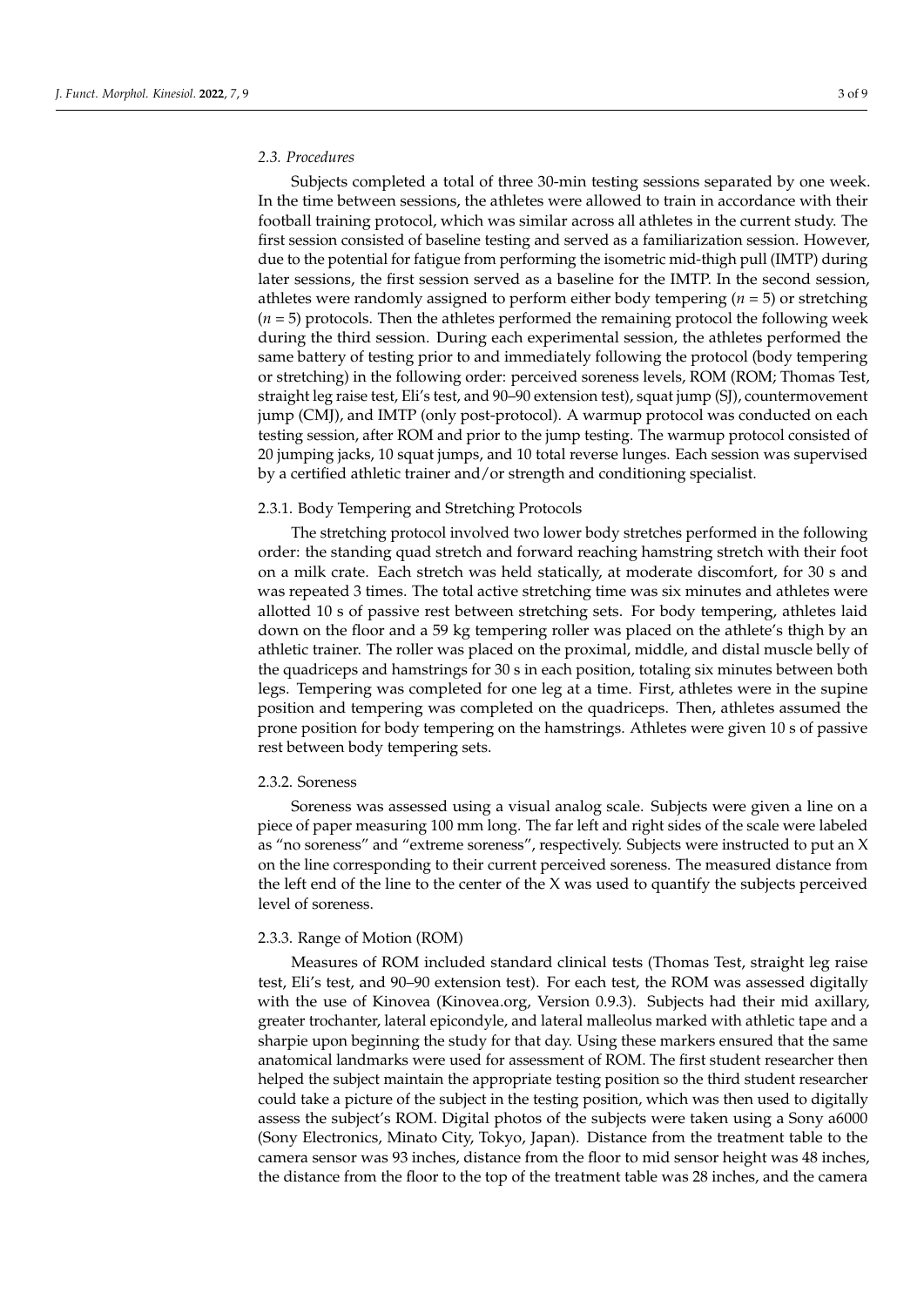was perpendicular to the midline of the treatment table. Focal length of the camera lens was set at 20 mm.

#### 2.3.4. Static and Countermovement Jumps

Following ROM testing, subjects completed maximal SJ and CMJ vertical jump testing consisting of two warmup jumps with 50 and 75% of their perceived maximum followed by four maximal jump trials of each style. For the SJ, arm motion was neutralized as the athletes held a  $\frac{1}{4}$  inch Polyvinyl chloride (PVC) pipe across their upper back. Subjects were instructed to squat down to 90◦ of knee flexion and remain stable during a 3 s countdown. On the command "jump", subjects were instructed to jump as high as they safely could and land back on the force plates. Trials were disqualified and repeated if the subject began their jump by squatting down more or if they did not land on the force plates properly. For the CMJ, the trial jumps were repeated before the maximal attempts. When given the command "go", subjects were allowed to squat down to any depth and use any arm motion they deemed necessary to achieve their maximal CMJ. Trials were disqualified and repeated if the subject did not land on the force plates properly. All data were collected on a dual force plate (ForceDecks, Vald Performance, Newstead, QLS, Australia) set up. Jump height and peak power were used for analysis.

#### 2.3.5. Isometric Mid-Thigh Pull

After vertical jump testing, subjects completed a maximal IMTP in a Kairos Strength IMTP rack (Kairos, Murphy, NC, USA). Subjects were given two warmup trials with 50 and 75% of their perceived maximum followed by two trials at 100% effort during which their hands were strapped to the bar with lifting straps and athletic tape. All subjects completed pulls with a knee flexion angle of 125–135◦ and hip angle of 145–155◦ . The bar height from session one was used for all subsequent measurement sessions. All maximal strength data were collected on a dual force plate (ForceDecks, Vald Performance, Newstead, QLS, Australia) collected at 1000 Hz. Maximal force production was collected for data analysis.

#### *2.4. Statistical Analysis*

Data are displayed as mean  $\pm$  SD. Data were considered normal according to Shapiro– Wilks tests and histograms. A 2 (Time)  $\times$  2 (Group) analysis of variance (ANOVA) was run for each metric (ROM, soreness, squat jump, vertical jump, IMTP) to determine the effects of body tempering and stretching. Since the IMTP was not conducted at pre-testing, due to potential fatigue, the baseline data were used in comparison to post-testing data. Post hoc analyses with Bonferroni corrections were conducted following any significant univariate effect. Statistical significance was set at  $p \leq 0.05$  for all analyses. All analyses were computed using R (Version 4.0). A Cohen's D effect was obtained to determine the magnitude of the effects between the two groups.

#### **3. Results**

There was no statistically significant protocol by time interactions or main protocol effects for any metric (Table [1\)](#page-6-0). All group (tempering and stretching) mean and standard deviations at pre- and post-testing, as well as percent changes and effect sizes are displayed in Table [2.](#page-6-1) Visual display of individual responses can be seen in Figure [1.](#page-7-0)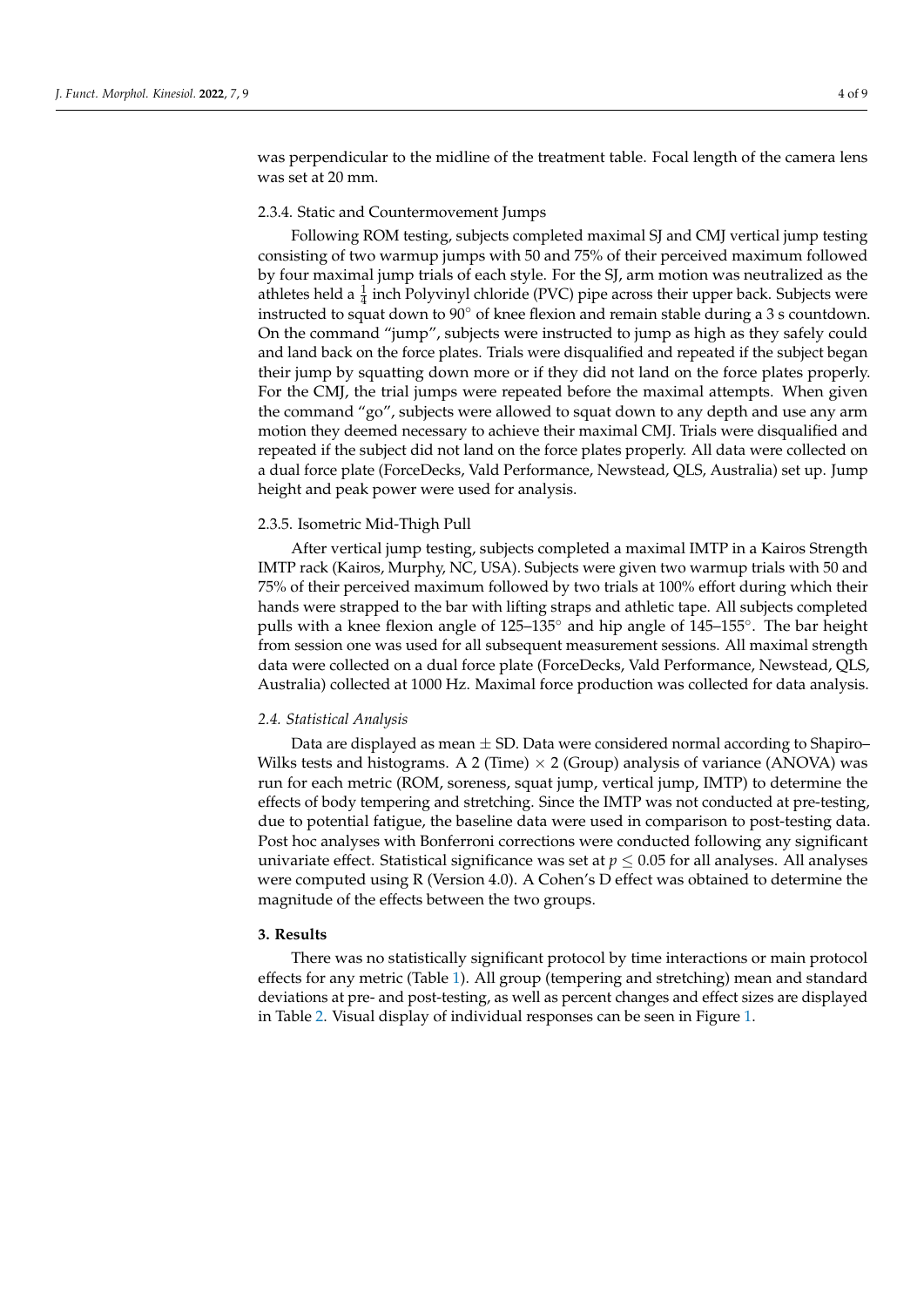$\overline{\phantom{0}}$ 

| Variable                 | <b>Protocol Effect</b> | Protocol $\times$ Time Interaction |
|--------------------------|------------------------|------------------------------------|
| Straight Leg Raise $(°)$ | (0.003, 0.958)         | (0.283, 0.598)                     |
| Thomas Test $(°)$        | (0.018, 0.895)         | (0.309, 0.582)                     |
| 90–90 Extension $(°)$    | (0.015, 0.903)         | (1.452, 0.236)                     |
| Eli Test $(^\circ)$      | (0.064, 0.801)         | (0.064, 0.801)                     |
| Soreness (mm)            | (1.379, 0.248)         | (1.230, 0.278)                     |
| $SI$ JH $(cm)$           | (0.010, 0.921)         | (0.047, 0.829)                     |
| SI PP(W)                 | (0.003, 0.953)         | (0.003, 0.953)                     |
| $CMJ$ JH $(cm)$          | (0.012, 0.913)         | (0.004, 0.951)                     |
| $CMJ$ PP $(W)$           | (0.010, 0.921)         | (0.047, 0.829)                     |
| Peak Force (N)           | (0.211, 0.649)         | (0.211, 0.649)                     |

<span id="page-6-0"></span>**Table 1.** Main time and interaction effects (F statistic, *p*-value).

Note: SJ JH, squat jump height; SJ PP, squat jump peak power; CMJ JH, countermovement jump height; CMJ PP, countermovement jump peak power; peak force, isometric mid-thigh pull peak force.

<span id="page-6-1"></span>**Table 2.** Group averages presented as mean  $(M) \pm$  standard deviation.

| Variable               | Group      | Pre                | Post                 | %Change | <b>Effect Size</b>   |
|------------------------|------------|--------------------|----------------------|---------|----------------------|
| Straight Leg Raise (°) | Tempering  | $62.4 \pm 3.37$    | $66.6 \pm 5.89$      | 6.73    | $0.84$ , large       |
|                        | Stretching | $63.3 \pm 7.69$    | $65.5 \pm 6.0$       | 3.48    | $0.41$ , small       |
| Thomas Test $(°)$      | Tempering  | $86.5 \pm 12.01$   | $87.40 \pm 10.56$    | 1.04    | 0.12, negligible     |
|                        | Stretching | $83.9 \pm 13.36$   | $89 \pm 11.66$       | 6.08    | 0.58, moderate       |
| 90–90 Extension $(°)$  | Tempering  | $150.9 \pm 4.93$   | $150.6 \pm 5.44$     | 0.20    | $-0.04$ , negligible |
|                        | Stretching | $148.2 \pm 7.96$   | $152.80 \pm 6.94$    | 4.60    | $1.0$ , large        |
| Eli Test $(^\circ)$    | Tempering  | $114.7 \pm 11.09$  | $116.1 \pm 9.92$     | 1.22    | $0.27$ , small       |
|                        | Stretching | $112.80 \pm 12.0$  | $116.1 \pm 13.97$    | 2.93    | 0.57, moderate       |
| Soreness (mm)          | Tempering  | $43.0 \pm 26.66$   | $23.90 \pm 14.16$    | 42.06   | $-0.94$ , large      |
|                        | Stretching | $43.4 \pm 16.89$   | $37.9 + 17.51$       | 10.99   | $-0.44$ , small      |
| $SI$ JH $(cm)$         | Tempering  | $32.29 \pm 6.48$   | $32.29 \pm 6.19$     | 0.02    | $-0.07$ , negligible |
|                        | Stretching | $31.82 \pm 6.02$   | $31.84 \pm 5.40$     | 0.54    | 0.01, negligible     |
| SI PP(W)               | Tempering  | $6301.6 \pm 729.4$ | $6242.3 \pm 579.7$   | 0.64    | $-0.19$ , negligible |
|                        | Stretching | $6301.6 \pm 728.9$ | $6266.9 \pm 577.0$   | 0.23    | $-0.12$ , negligible |
| $CMJ$ JH $(cm)$        | Tempering  | $37.22 \pm 7.86$   | $36.25 \pm 7.78$     | 2.59    | $-0.76$ , moderate   |
|                        | Stretching | $37.11 \pm 6.52$   | $35.86 \pm 6.59$     | 3.37    | $-0.75$ , moderate   |
| $CMJ$ PP $(W)$         | Tempering  | $6471.4 \pm 691.5$ | $6423.6 \pm 552.91$  | 0.48    | $-0.20$ , small      |
|                        | Stretching | $6494.2 \pm 627.1$ | $6361.70 \pm 581.67$ | 1.99    | $-1.22$ , large      |
| Peak Force (N)         | Tempering  | $4202 \pm 534$     | $4113 \pm 373$       | 1.34    | $-0.23$ , small      |
|                        | Stretching | $4202 \pm 534$     | $3960 \pm 690$       | 5.55    | $-0.51$ , moderate   |

Note: SJ JH, squat jump height; SJ PP, squat jump peak power; CMJ JH, countermovement jump height; CMJ PP, countermovement jump peak power; peak force, isometric mid-thigh pull peak force.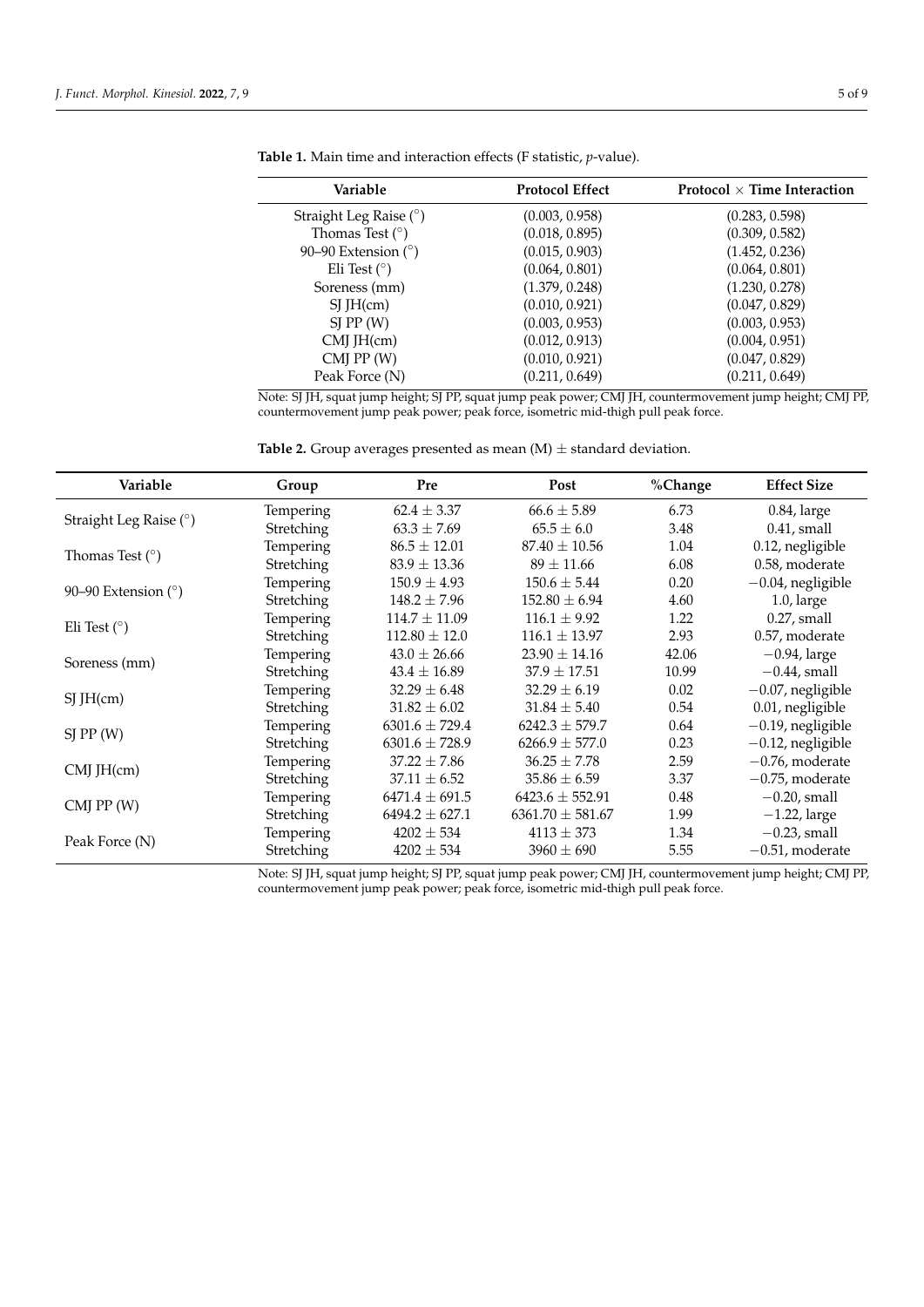<span id="page-7-0"></span>

**Figure 1.** Group and individual responses for select testing metrics for stretching and body tempering. **Figure 1.** Group and individual responses for select testing metrics for stretching and body tempering.

## **4. Discussion 4. Discussion**

This study examined the effects of body tempering versus stretching on ROM, sore-and lower body force and power production. Although no statistically significant differand lower body force and power production. Although no statistically significant differences were found between conditions, large positive effect sizes were present for straight differences were found between conditions, large positive effect sizes were present for leg raise ROM (*d* = 0.84) and large negative effects for a reduction in soreness (*d* = −0.94) following body tempering. Static stretching improved  $90-90°$  ROM ( $d = 1.0$ ) with large following body tempering. Static stretching improved  $90-90°$  ROM ( $d = 1.0$ ) with large −0.94) following body tempering. Static stretching improved 90–90° ROM (*d* = 1.0) with negative effects on countermovement jump peak power (*d* = −1.22). It appears that neither large negative effects on countermovement jump peak power (*d* = −1.22). It appears that tempering nor stretching have significantly negative performance effects prior to exercise, eithering for stretching have significantly negative performance effects prior to exercise.<br>but both may improve ROM and tempering may reduce soreness prior to exercise. This study examined the effects of body tempering versus stretching on ROM, soreness,

The perception of pain or soreness in athletes is a subjective variable that has the poten-tial to inhibit performance [\[13\]](#page-10-6). Since soreness may be a limiting factor in the weight room and on the playing field, training staff often look for modalities that can reduce perceived levels of pain in hopes to improve performance. Although not statistically significant,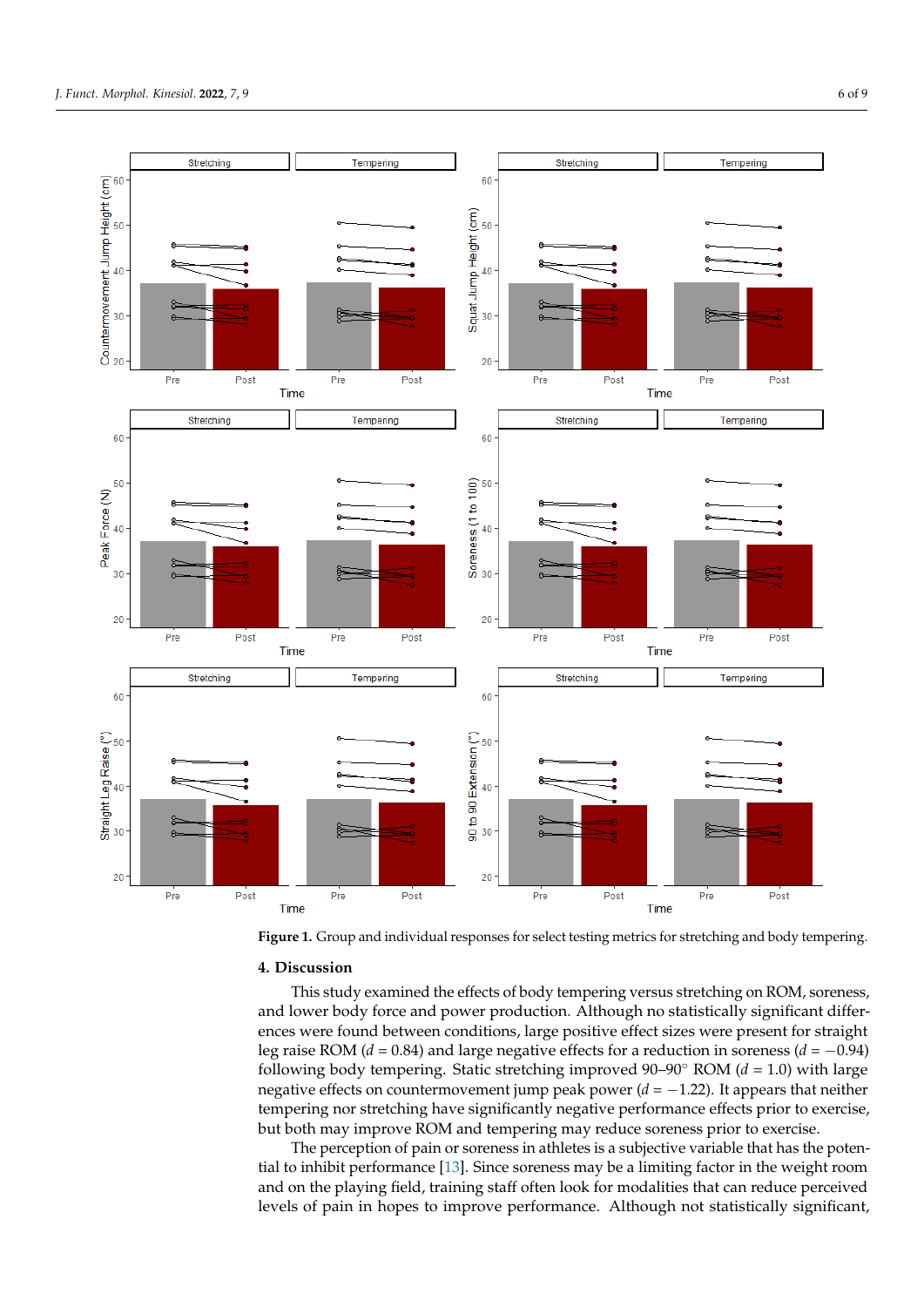the tempering device reduced perceived soreness by 42.0%, whereas stretching reduced soreness by 10.9%. The exact physiological mechanism for this reduction in soreness is not fully elucidated, but it is likely a combination of mechanical and neurophysiological mechanisms [\[14\]](#page-10-7). Body tempering differs from other modalities in that it is a passive modality that involves high amounts of pressure due to the known mass (e.g., 59 kg) of the tempering device. Athletes that report lower levels of soreness may exhibit better performance during training sessions [\[15\]](#page-10-8). Thus, due to the positive effects of body tempering on muscle soreness, we anticipated improved ROM and performance measures.

Although other soft tissue modalities, such as stretching, and various massage techniques have been shown to increase ROM, less is known about body tempering effects [\[14\]](#page-10-7). The current results on ROM suggest that static stretching caused a small percent change in all ROM variables (2.9–6.0%), while body tempering elicited a slightly greater change in the straight leg raise (6.7 vs. 3.4%) and had a small effect (1.22%) in the Eli test. The effects of static stretching on ROM are to be expected according to prior literature [\[16,](#page-10-9)[17\]](#page-10-10). The large effect size in favor of improved straight leg raise ROM from body tempering was likely due to the similarly extended leg position during body tempering. It is possible that targeted static body tempering may elicit ROM changes in specific positions, but it is unknown whether similar effects may occur with the use of dynamic body tempering across various positions. Overall, the evidence for body tempering to increase ROM is conflicting depending upon the ROM assessment, which may be mirrored by effects of body tempering across performance assessments.

Although it was originally believed that alterations in fascial pliability may lead to deficits in muscle coordination and force production [\[18\]](#page-10-11), some prior research has found no subsequent decrease in force production following self-myofascial release [\[4,](#page-9-3)[19,](#page-10-12)[20\]](#page-10-13). In the current investigation, neither tempering nor stretching statistically reduced countermovement and squat jump height or power. However, there were moderately negative effects on countermovement jump height from both stretching (*d* = −0.76) and tempering (*d* = −0.75) and large negative effects on countermovement jump peak power following static stretching ( $d = -1.22$ ) compared to small effects following tempering ( $d = -0.20$ ). The amount of time spent stretching was limited to 30 s per bout and held until mild discomfort, which may have prevented large negative effects that have been observed in other studies [\[21\]](#page-10-14). Since no other studies have examined long durations of applying body tempering, the duration of applying body tempering should be slowly increased while monitoring each athlete's tolerance and response.

Along with reductions in dynamic force and power production, there have been documented reductions in isometric force production following static stretching [\[21\]](#page-10-14). Other studies have investigated myofascial release techniques on strength and documented no alterations in performance [\[6](#page-9-5)[,22](#page-10-15)[,23\]](#page-10-16). Grabow et al. applied a constant pressure rolling device of varying loads, low (15%), moderate (21%), and high (27%) percent of body mass, on the quadriceps muscle group [\[22\]](#page-10-15), and found an insignificant effect on muscle strength with improved ROM [\[19\]](#page-10-12). Our study is in alignment with earlier studies with insignificantly small to moderate decreases in force production after body tempering  $(d = -0.23)$  and static stretching  $(d = -0.51)$ , respectively. The highest amount of pressure mentioned in the aforementioned literature was 27% of the individual's body mass, which was only a 12% variation from the lowest load used in the study. However, our investigation used a heavier body tempering device (59 kg), closer to 50% of the current athlete's body mass, which is more commonly used by practitioners and may even exceed 50% of body mass for smaller athletes. This provides further evidence as to the lack of effect of body tempering on force production capabilities throughout a wider range of pressure from the body tempering device.

While this investigation provides some practical aspects of using body tempering pre-training, some considerations should be given to implementation. First, our subjects were not naïve to this treatment and had received body tempering in the past. Secondly, these athletes were American football linemen with an average body mass of 131 kg. When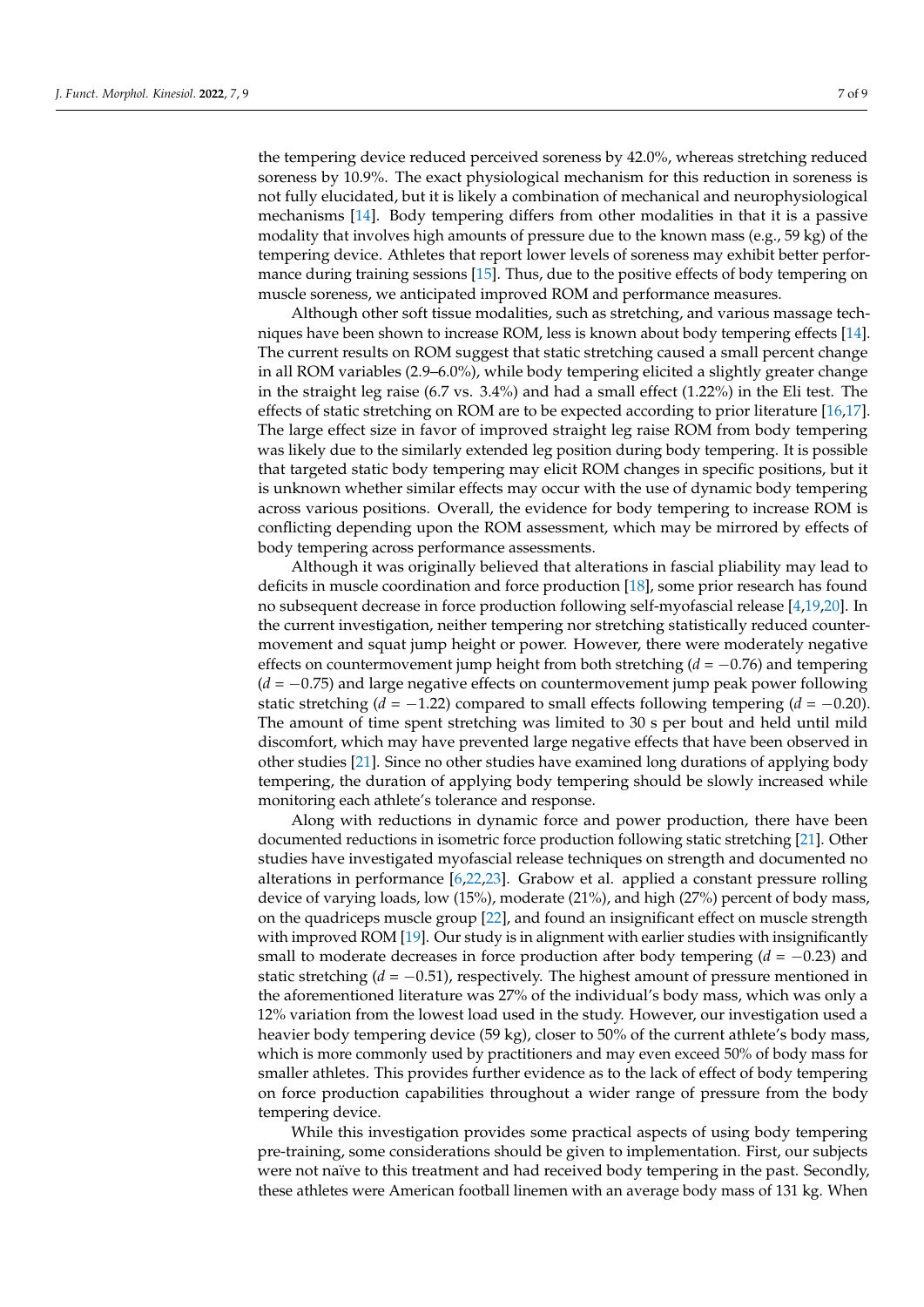working with other sporting athletes, consideration should be given to individual response to loading in relation to the weight of the roller, time instituted, and type of tempering used (static vs. dynamic). Finally, this was an acute study examining pre-training effects of body tempering; caution should be given to extrapolating out chronic effects on ROM, strength, and power production. For example, since body tempering affected perceived muscle soreness, it is possible that the athletes in the current study may have moved more efficiently, according to prior research [\[15\]](#page-10-8). By doing so, the small improvements in technique and performance over time may result in improved athletic performances over time.

#### **5. Conclusions**

The results of this study demonstrated that tempering can be an effective way to reduce soreness in strength and power athletes. Since athletes may report a reduction in soreness, allowing for improved performance during training or competition, body tempering can be used before training or competition to prepare athletes for the task at hand. Body tempering is a relatively quick intervention, only requiring three minutes per limb, which can allow for multiple athletes to receive the intervention in a short period of time. It is recommended that the tempering device be handled by a trained individual who can monitor the pressure being applied by the device and appropriately place the device. The roller used in this study was 59 kg, which corresponded to ~50% of the athlete's body mass. Athletes from different sports and those of different sex may not tolerate or receive the same benefits from this aggressive ratio. Future studies should be conducted using different athletes and different tempering device weights, as well as tempering other body parts.

**Author Contributions:** Conceptualization, C.B.T.; methodology, C.B.T.; formal analysis, J.J.M.; investigation, R.J.C., J.J.D., P.A.S., D.P.W. and J.Z.F.; data curation, C.B.T. and J.J.M.; writing—original draft preparation, C.B.T., R.J.C., J.J.D., P.A.S., D.P.W. and J.Z.F.; writing—review and editing, C.B.T., J.J.M., R.J.C., J.J.D., P.A.S., D.P.W. and J.Z.F.; visualization, J.J.M. and C.B.T. All authors have read and agreed to the published version of the manuscript.

**Funding:** This research received no external funding.

**Institutional Review Board Statement:** The study was conducted according to the guidelines of the Declaration of Helsinki and approved by the Institutional Review Board of Sacred Heart University (IRB# 191219A, approved 16 January 2020).

**Informed Consent Statement:** Informed consent was obtained from all subjects involved in the study.

**Data Availability Statement:** The data presented in this study are available on request from the corresponding author. The data are not publicly available due to it being private athlete data.

**Acknowledgments:** Thank you to Head Strength Coach Chris Fee and the Sacred Heart football athletes.

**Conflicts of Interest:** The authors declare no conflict of interest.

#### **References**

- <span id="page-9-0"></span>1. Smith, J.C.; Washell, B.R.; Aini, M.F.; Brown, S.; Hall, M.C. Effects of Static Stretching and Foam Rolling on Ankle Dorsiflexion Range of Motion. *Med. Sci. Sports Exerc.* **2019**, *51*, 1752–1758. [\[CrossRef\]](http://doi.org/10.1249/MSS.0000000000001964) [\[PubMed\]](http://www.ncbi.nlm.nih.gov/pubmed/30817716)
- <span id="page-9-1"></span>2. Power, K.; Behm, D.; Cahill, F.; Carroll, M.; Young, W. An Acute Bout of Static Stretching: Effects on Force and Jumping Performance. *Med. Sci. Sports Exerc.* **2004**, *36*, 1389–1396. [\[CrossRef\]](http://doi.org/10.1249/01.MSS.0000135775.51937.53) [\[PubMed\]](http://www.ncbi.nlm.nih.gov/pubmed/15292748)
- <span id="page-9-2"></span>3. Robbins, J.W.; Scheuermann, B.W. Varying Amounts of Acute Static Stretching and Its Effect on Vertical Jump Performance. *J. Strength Cond. Res.* **2008**, *22*, 781–786. [\[CrossRef\]](http://doi.org/10.1519/JSC.0b013e31816a59a9)
- <span id="page-9-3"></span>4. Hughes, G.A.; Ramer, L.M. Duration of myofascial rolling for optimal recovery, range of motion, and performance: A systematic review of the literature. *Int. J. Sports Phys. Ther.* **2019**, *14*, 845. [\[CrossRef\]](http://doi.org/10.26603/ijspt20190845)
- <span id="page-9-4"></span>5. Zhang, Q.; Trama, R.; Fouré, A.; Hautier, C.A. The Immediate Effects of Self-Myofacial Release on Flexibility, Jump Performance and Dynamic Balance Ability. *J. Hum. Kinet.* **2020**, *75*, 139–148. [\[CrossRef\]](http://doi.org/10.2478/hukin-2020-0043) [\[PubMed\]](http://www.ncbi.nlm.nih.gov/pubmed/33312302)
- <span id="page-9-5"></span>6. Healey, K.C.; Hatfield, D.L.; Blanpied, P.; Dorfman, L.R.; Riebe, D. The Effects of Myofascial Release with Foam Rolling on Performance. *J. Strength Cond. Res.* **2014**, *28*, 61–68. [\[CrossRef\]](http://doi.org/10.1519/JSC.0b013e3182956569) [\[PubMed\]](http://www.ncbi.nlm.nih.gov/pubmed/23588488)